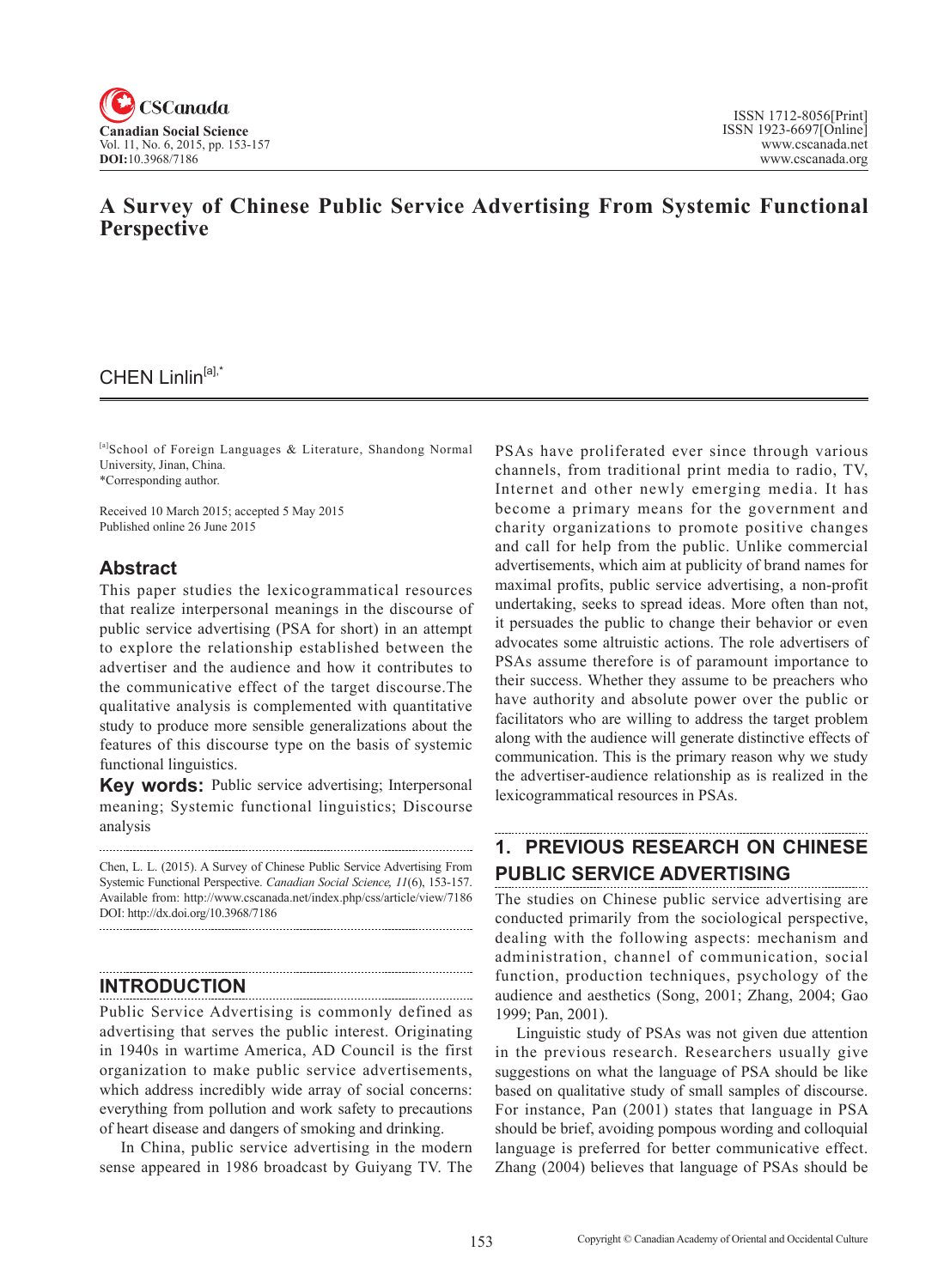striking, avoiding impersonal wording such as *buzhun* (not allowed) and *yanjin* (be forbidden). The language should be succinct and humanistic to appeal to the emotion of the audience. Song (2001) emphasizes the function of rhetorical devices used in PSA discourse. Previous studies from the linguistic perspective are merely peripheral explorations and therefore have not done justice to the important role language plays in PSAs.

# **2. THEORETICAL FRAMEWORK AND RESEARCH METHODOLGOY**

### **2.1 Systemic Functional Grammar**

The present study is based on the systemic functional grammar, which, as its founder Halliday states, is "a grammar for the purpose of text analysis: one that would make it possible to say sensible and useful things about any text, spoken or written, in modern English." (Halliday, 2000, p. F41) Systemic functional linguistics has been proved to be an appliable theory in the study of discourses. According to the theory, "Language is modeled as networks of interconnected linguistic systems from which we choose in order to make the meanings we need to make to achieve our communicative purpose." (Eggins, 2004, p.327) The choices we make are mainly used to express ideational, interpersonal and textual meanings, i.e., we use language to talk about our experience, interact with people and organize our messages. These also correspond to three meta-functions of language, among which the interpersonal function is the most pertinent to the present study, in which we explore how advertisers make linguistic choices to interact with the audience, influence their viewpoints about the world and elicit changes of their views or behavior.

The meanings we make are realized by wordings. In his functional grammar, Halliday identifies several lexicogrammatical resources that realize interpersonal meanings, among which mood, modality and person system is explored in the present study.

### **2.1.1 Mood and Modality**

Halliday (2000) sees communication as the exchange of goods & services and information. The speech functions language fulfills are statement (giving information), question (demanding information), offer (giving goods & services) and command (demanding goods & services). They are realized typically by declarative mood, interrogative mood and imperative mood.

Modality indicates the intermediate degrees that fall in between the positive and negative poles (Halliday, 2000 ). It is further classified into modalization and modulation on the basis of the semantic function of the clause. Modalization is sub-categorized into probability and usuality, indicating how probable or how often the statement is true and modulation into obligation and inclination.

### **2.1.2 Other Lexico-Grammatical Resources That Realize Personal Meanings**

Halliday (2000) states that interpersonal meanings are also embodied in the person system, which will be explored in the present study. Thompson (2000) identifies projected role as a resource to realize interpersonal meanings. While we adopt speech roles, we create a corresponding role for other interactants. We also project a role onto ourselves or the interactants by, for example, naming another person, as is seen in the following example.

*Reader, I married him. Can I help you, sir?* (Thompson, 2000, p.69)

In the present study, personal pronouns and address terms like *pengyou*(friends) are examined for an exploration of interpersonal meanings they realize.

### **2.2 Research Methodology**

The advertisers of PSAs are usually institutions which have greater power over the audience and from my personal experience they tend to assume an authoritative stance, which is not conducive to the communicative effects of the discourse. What kind of relationship is established between the advertiser and the audience as is reflected in the PSA discourse? Can the relationship contribute to the purpose of the discourse? Bearing these in mind, we raise the following research questions:

(a) What speech roles advertisers take up as is reflected in the choice of mood and modality in the target discourse?

(b) What roles do advertisers project to the audience and themselves as is reflected in the person system?

Six hundred samples of 31,159 words are studied in the present research. The sources of data are: print PSAs from newspapers, magazines and billboards, PSAs broadcast on TV and files quoted from books and journal articles. The paralanguage such as pitch, volume and intonation, and the image are not taken into account in the present study, although they also have an important role to play.

## **3 . I N T E R P E R S O N A L M E A N I N G S REALIZED BY MOOD AND MODALITY**

In the study of mood system, clause is the basic unit under investigation, since it is "the central processing unit in the lexicogrammar." (Hallliday & Matthiessen, 2008, p.10) It is usually marked by colons, semi-colons or commas. There are 2,121 clauses identified in our corpus, among which 1,831 clauses have declarative mood, accounting for 86.3%. This is followed by 209 imperatives (9.9%) and 81 interrogatives (3.8%).

### **3.1 Declarative Mood**

Declaratives serve the purpose of giving information to change the state of knowledge of the audience. In the following example, the advertiser appeals to the audience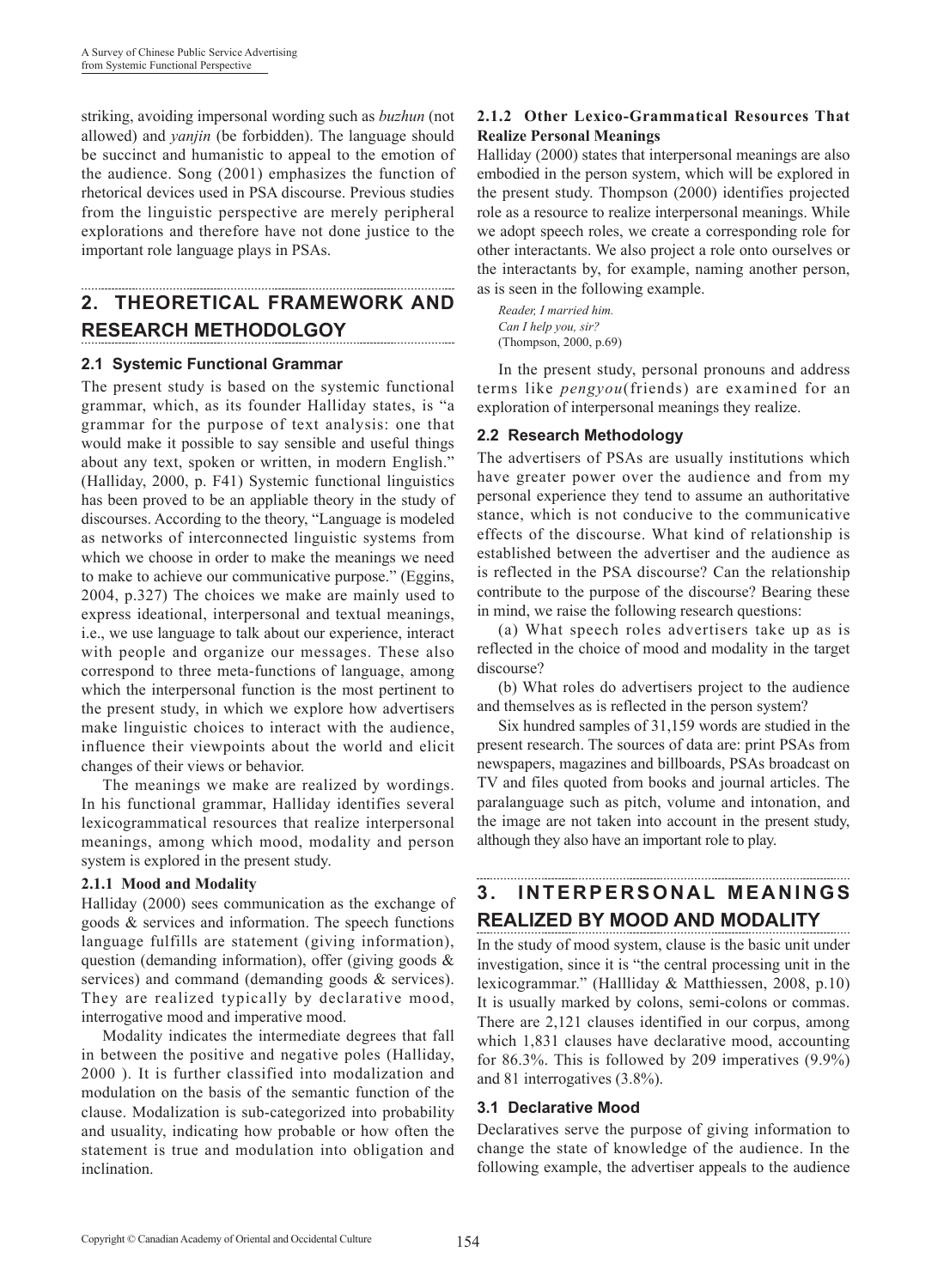by showing the seriousness of the problem. See example (1)

(1) Ta zai shua ya, ta zai xi lian, ta zai tuo di ban, ta zai cuo yi fu. Ta zai...Ke neng ta zhen de bu zhi dao, jiu kuai mei shui le. Jie shui, cong sheng huo dian di kai shi.

[He is brushing his teeth. He is washing his face. He is mopping the floor. He is doing the laundry. He is ...... Maybe he really does not know that water has almost been exhausted. Let's conserve water in every aspect of our lives.]

This PSA depicts a person who leaves the tap running when he brushes his teeth and mopping the floor without knowing that water is in scarcity. The declaratives in it serve as statements of the fact. They do not have dialogic effect in this example, as in a lot of other cases. Advertisers do have other resources such as first and second person pronouns to create dialogic effect to get closer to the audience. More detailed analysis of the person system will be given in the next section.

### **3.2 Interrogatives**

Interrogatives are more interactive in nature than declaratives, since they expect answers from the audience. The use of interrogatives can to a large extent engage the audience to achieve better communicative effects. Based on the previous studies of Chinese from the functional perspective, we identified three types of interrogatives in the Chinese language: question-word interrogative, yes-no interrogative and disjunctive interrogative (Li & Thompson, 1981; Li & Hu, 1989).

Among all the interrogatives in our corpus, the overwhelming majority are yes-no interrogatives, accounting for 62.97%, followed by question-word interrogatives at 34.57%. Only 2.46% are disjunctive

| <b>Table 1</b>                     |  |  |
|------------------------------------|--|--|
| <b>Imperative Mood Used in PSA</b> |  |  |

interrogatives. The following discussion will only focus on the first two types of interrogatives.

Yes-no interrogatives expect a confirmation or a rejection. In Chinese, they are usually marked by the sentence final particle *ma* and *me,* and in many cases a rising intonation.

(2) Ni zhu yi zhe xie cha ju le me? Duo yi xie zun zhong, duo yi xie jiao liu.

[Have you noticed these differences? More respect, more communication.]

This is a PSA broadcast on CCTV, in which differences between parents and children are displayed, followed by the question "Have you noticed these differences?" shown on the screen. The question prompts the audience to examine their own behavior in a non-coercive way, an effect that would not be possible if it used sentence like " You should notice these differences between you and your children". Yes-no questions are not intimidating, as the answer to it involves two possibilities: positive or negative. They therefore do not carry, as "you should..." and "don't ..." patterns will do, the preconception that the target audience has a certain undesirable behavior.

Like Wh-interrogative in English, question-word interrogative in Chinese demands information concerning time, location, manner, person, etc. Since this type of interrogatives demand specific information from the audience, it functions to prompt the audience to stop and think and thus holding their attention for longer time than yes-no questions do.

### **3.3 Imperative Mood**

Imperative mood is usually employed to command, request, urge and persuade (Lv, 1980). The following table provides examples of different types of imperatives in PSAs.

|                                                                                                                                                                                   | <b>Positive imperative</b>                                                                                               | <b>Negative imperative</b>                                                                        |                                                                                           |  |  |  |  |  |  |
|-----------------------------------------------------------------------------------------------------------------------------------------------------------------------------------|--------------------------------------------------------------------------------------------------------------------------|---------------------------------------------------------------------------------------------------|-------------------------------------------------------------------------------------------|--|--|--|--|--|--|
| With mitigator                                                                                                                                                                    | Without mitigator                                                                                                        | With mitigator                                                                                    | Without mitigator                                                                         |  |  |  |  |  |  |
| (3)Hui jia, kan kan mu qin zui<br>xin wei de xiao rong ba, na pa zhi<br>shi da ge dian hua.<br>[Would you go home to see your]<br>mother's smile or at least give her<br>a call?] | (4) Wei le you ge mei hao de<br>huan jing, gan kuai xing dong<br>gi lai!<br>[Take action, for a better]<br>environment!] | (5) Zuo ge guan ai ma ma, qing<br>bu yao xi yan.<br>[Be a loving mother. Please]<br>don't smoke.] | (6) Wu zhai hua cao, wei zhe fa<br>kuan.<br>[Don't pick flowers or you will be<br>fined.] |  |  |  |  |  |  |

Two broad categories are identified in our corpus: positive imperative (asking people to do something) and negative imperative (asking people not to do something). Of the 209 imperative clauses, 144 are positive imperatives, accounting for 68.9%, which means the advertisers tend to commit the audience to a certain action.

Mitigators play an important role in imperative clauses. In Chinese, sentence final particles such as *ba*, *ya* and *ma* and other lexical items such as *qing* (please) are used to soften the condescending tone carried by imperatives.

Of all the positive imperatives, 76 are imperatives without mitigators, while 68 have mitigators. Of all the negative imperatives, 75.4% have no mitigators,*,* which implies that advertisers tend to ask the audience not to do something in a harsh tone.

### **3.4 Interpersonal Meanings Realized by Modality**

Modality refers to the area of meaning that lies between yes and no-the intermediate ground between positive and negative polarity (Halliday, 2000). It is further divided into modalization and modulation. Modalization indicates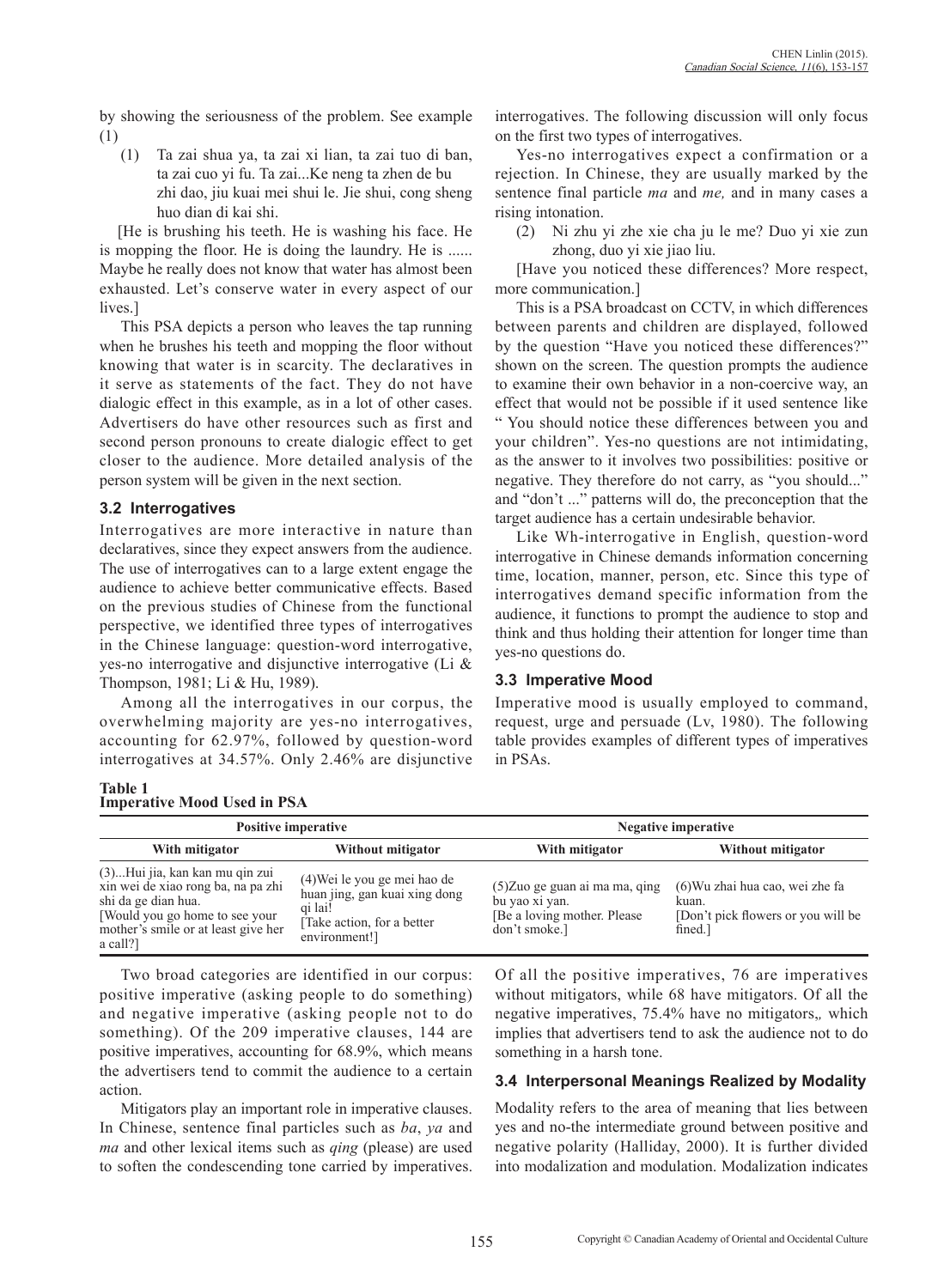the speaker's attitude towards what s/he is saying. It is the way the speaker expresses a judgment about the certainty, likelihood or frequency of a proposition. Modulation is used to argue about the obligation or inclination of proposals.

The use of modality is summarized in the following table.

### **Table 2 The Use of Modality in PSA**

| <b>Modality</b>             |         |                   |                    |         |  |  |  |
|-----------------------------|---------|-------------------|--------------------|---------|--|--|--|
| <b>Modalization</b>         |         | <b>Modulation</b> |                    |         |  |  |  |
| <b>Probability</b> Usuality |         | <b>Obligation</b> | <b>Inclination</b> |         |  |  |  |
|                             |         | <b>Positive</b>   | <b>Negative</b>    |         |  |  |  |
|                             |         |                   |                    |         |  |  |  |
| 32%                         | $5.7\%$ | 56.6%             |                    | $5.7\%$ |  |  |  |

This table demonstrates the distribution of modal expressions in our corpus. On the one hand, it is clear that the use of modulation dominates over modalization, which means the advertisers tend to tell the audience what they are obliged or expected to do in a very explicit way. It is also worth noting that 75.8% of those expressions that indicate obligation are in negative form, which means the advertiser has the tendency of preaching about what people should not do. What is more, the majority of modal expressions are used in imperatives, while a small number of them take *wo men* (we) as subject. See example (7) and (8):

### **Table 3 The Use of Person System in PSA**

(7) Niao lei shi ren lei de peng you, wo men ying gai ai hu ta.

[Birds are humans' friends. We should love and protect them.]

(8) Gao chu zuo ye, yao zhu yi an quan. An quan lai zi jing ti, shi gu chu yu ma bi.

[Watch out when working in high places. Safety comes from cautiousness, accident from carelessness.]

Modalization in imperatives, like *yinggai* (should)and *yao* (should) in these examples carries strong authoritative stance and therefore too much of it will cause antipathy on the part of the audience. By using *wo men* (we) as the subject in example (7), the advertiser puts himself in the audience's shoes by holding himself accountable for the action advocated. The equality established will bet o a large extent contribute to the effectiveness of the PSA.

## **4 . I N T E R P E R S O N A L M E A N I N G REALIZED BY THE PERSON SYSTEM**

The advertiser-audience relationship is also codified in the way advertisers name themselves and the audience. The person system, properly managed, can help construct close relationship between the advertiser and the audience, which improve the persuasive effect of advertisements (Zhu, 2003).

The use of personal pronouns and other address terms in our corpus is displayed in the following table.

| $\frac{1}{2}$ and $\frac{1}{2}$ of $\frac{1}{2}$ of $\frac{1}{2}$ of $\frac{1}{2}$ of $\frac{1}{2}$ of $\frac{1}{2}$ of $\frac{1}{2}$ of $\frac{1}{2}$ |       |       |       |  |  |                         |  |         |         |       |
|--------------------------------------------------------------------------------------------------------------------------------------------------------|-------|-------|-------|--|--|-------------------------|--|---------|---------|-------|
| Personal pronoun/address term Wo Women Inclusive women Ni Nim Nimen Dajia Jun Pengyou                                                                  |       |       |       |  |  |                         |  |         |         | Total |
| Number                                                                                                                                                 |       |       | -93.  |  |  | $117 \t36 \t1 \t11 \t3$ |  |         |         |       |
| Percentage                                                                                                                                             | 32.2% | $1\%$ | 23.5% |  |  | 29.6% 9% 0.3% 2.8%      |  | $0.8\%$ | $0.8\%$ |       |

*Note.* There are some dialogues between characters in the PSA. Address terms and personal pronouns used in these dialogues are not included in our statistics because they do not play an important role in the construction of advertiser-audience relationship.

Generally speaking, the use of personal pronouns add to the dialogic effect of PSA in which the advertiser and audience are actually not visible to each other. The effect of personal pronouns vary widely in different contexts. It is found that *ni* is the default pronoun to address the audience, as is probably true in natural speech. However, the choice of this neutral pronoun is not always appropriate. In cases where a negative comment is directed at the audience or a negative imperative is used, *ni* serves to intensify the condescending tone on the part of the advertiser. Thus the use of *nin*, which indicates deference is a better choice, as in the following example.

(9) Wei le **nin** he ta ren de jian kang, qing gai diao sui di tu tan de huai xi guan.

[Please quit the bad habit of spitting, for the health of you and others.]

This is a PSA that targets at those who have a bad habit, as is explicitly specified in the advert. The mention of "bad habit" is offensive enough to elicit aversion. The

use of *nin* in this case helps to minimize the offense.

Another point worth noting is the use of *wo men* (we) and *inclusive wo men* (inclusive we). *Wo men* can be used to refer to the organization which issues the advert, while *inclusive wo men* serves to hold both the advertiser and the audience responsible for a certain action. An equality will be established between the advertiser and the audience by the use of *inclusive wo men* and thus contributing to the communicative effect of the PSA. See example (10):

(10) Wei le zi ji he ta ren de jian kang, **wo men** dou ying dang zun shou gong de.

[We should all live up to the moral standard, for the health of us and others.]

## **CONCLUSION**

PSA is a discourse type with strong persuasive purpose. The advertiser therefore seeks to achieve a dialogic effect to reach out to the audience. The use of imperative